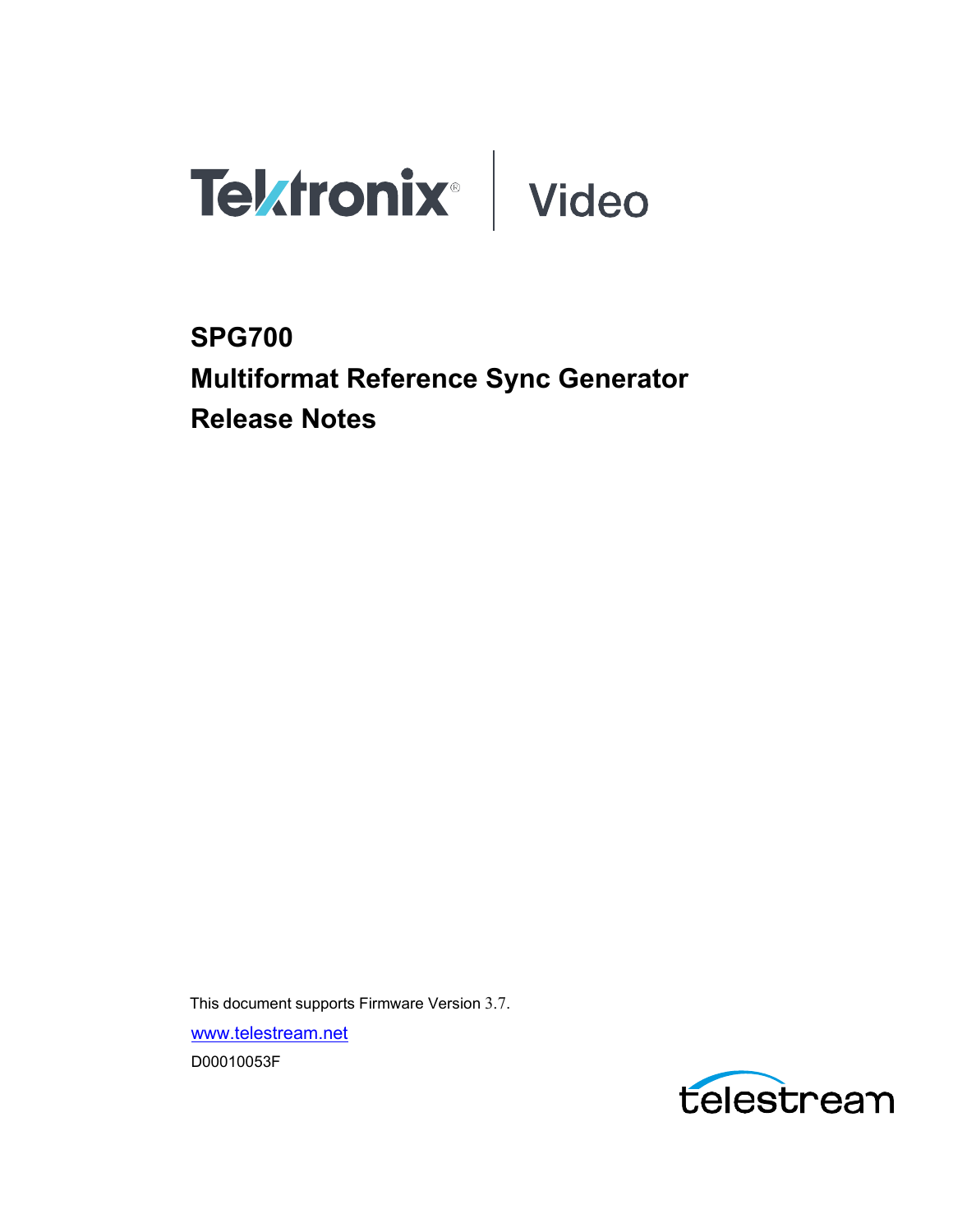Copyright © 2022 Telestream, LLC and its Affiliates. All rights reserved. TELESTREAM is a registered trademark of Telestream, LLC. All other trade names referenced are the service marks, trademarks, or registered trademarks of their respective companies.

Telestream products are covered by U.S. and foreign patents, issued and pending. Information in this publication supersedes that in all previously published material. Specifications and price change privileges reserved.

TELESTREAM is a registered trademark of Telestream, LLC.

### **Contact Telestream**

Telestream, LLC 848 Gold Flat Road Nevada City, CA 95959 USA

For product information, sales, service, and technical support: Worldwide, visit [www.telestream.net/telestream-support/video/support.htm](http://www.telestream.net/telestream-support/video/support.htm) to find contacts in your area.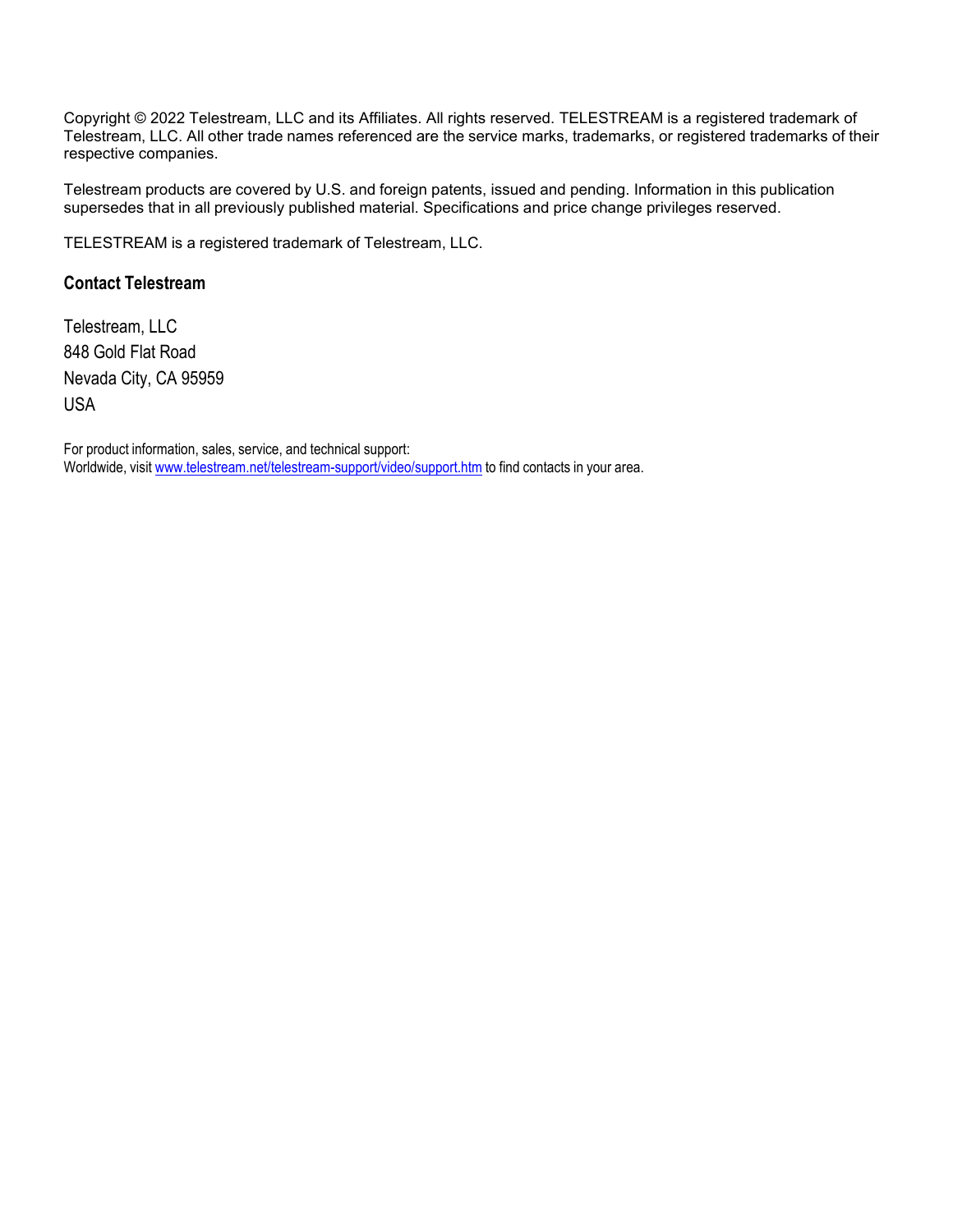# **Release notes**

This document describes new features, improvements, and limitations of Firmware Version 3.7 forthe SPG700 Multiformat Reference Sync Generator.

The Version 3.7 firmware upgrade package can be downloaded from [www.telestream.net/video/resources.htm. T](http://www.telestream.net/video/resources.htm)he package consists of a ZIP file containing two files: firmware.pkg and transfer.exe. The transfer.exe program is usedwhen upgrading the SPG firmware by a network connection. Alternately, a USB memory device can be used for the upgrade procedure. Complete instructions can be found in the SPG700 User Manual.

## **Fixed firmware limitations**

|                                    | These limitations are fixed in this firmware version:                                                                                                                                                                                                                  |
|------------------------------------|------------------------------------------------------------------------------------------------------------------------------------------------------------------------------------------------------------------------------------------------------------------------|
| <b>SDI outputs</b><br>(Option SDI) | Version 3.7 includes support for an updated component for the SDI outputs<br>necessary for systems manufactured in March 2022 or later. Older systems will<br>also work with version 3.7 firmware.                                                                     |
| <b>SCPI API performance</b>        | The SPG has improved operation when the SCPI command interface (port 5000)<br>is used with multiple clients and/or high message rates, as is the case when used<br>with external system monitoring and control applications like Skyline<br>Communications' DataMiner. |

## **General limitations**

This firmware release has general limitations, which are outlined in this section. Check the Telestream website [\(www.telestream.net/video/sync-and-reference](http://www.telestream.net/video/sync-and-reference-generators.htm)[generators.htm\)](http://www.telestream.net/video/sync-and-reference-generators.htm) for any firmware updates to the SPG700 generator.

**Firmware upgrades** • When the SPG700 firmware is upgraded (using a USB drive or a network connection), all files created or installed by the user are deleted. The deleted files include presets, signal files, frame picture files, logo files, sequence files, and for Option SDI, can also include text and font files. The standard set of factory installed signal files, logo files, and Option SDI font files are restored when the firmware is upgraded.

> To prevent the loss of your user-created files, use the Backup all User Data to USB function from the SYSTEM menu to save your user files before you upgrade the firmware. After the upgrade, use the Restore all User Data From USB function from the SYSTEM menu to restore your user-created files.

If you have loaded the SPG700 memory with a large number of test signals or frame picture files, you may not be able to upgrade the instrument firmware because the memory is too full. If you receive a memory error while attempting to upgrade the firmware, you need to delete some of the test signal or frame picture files and then perform the upgrade.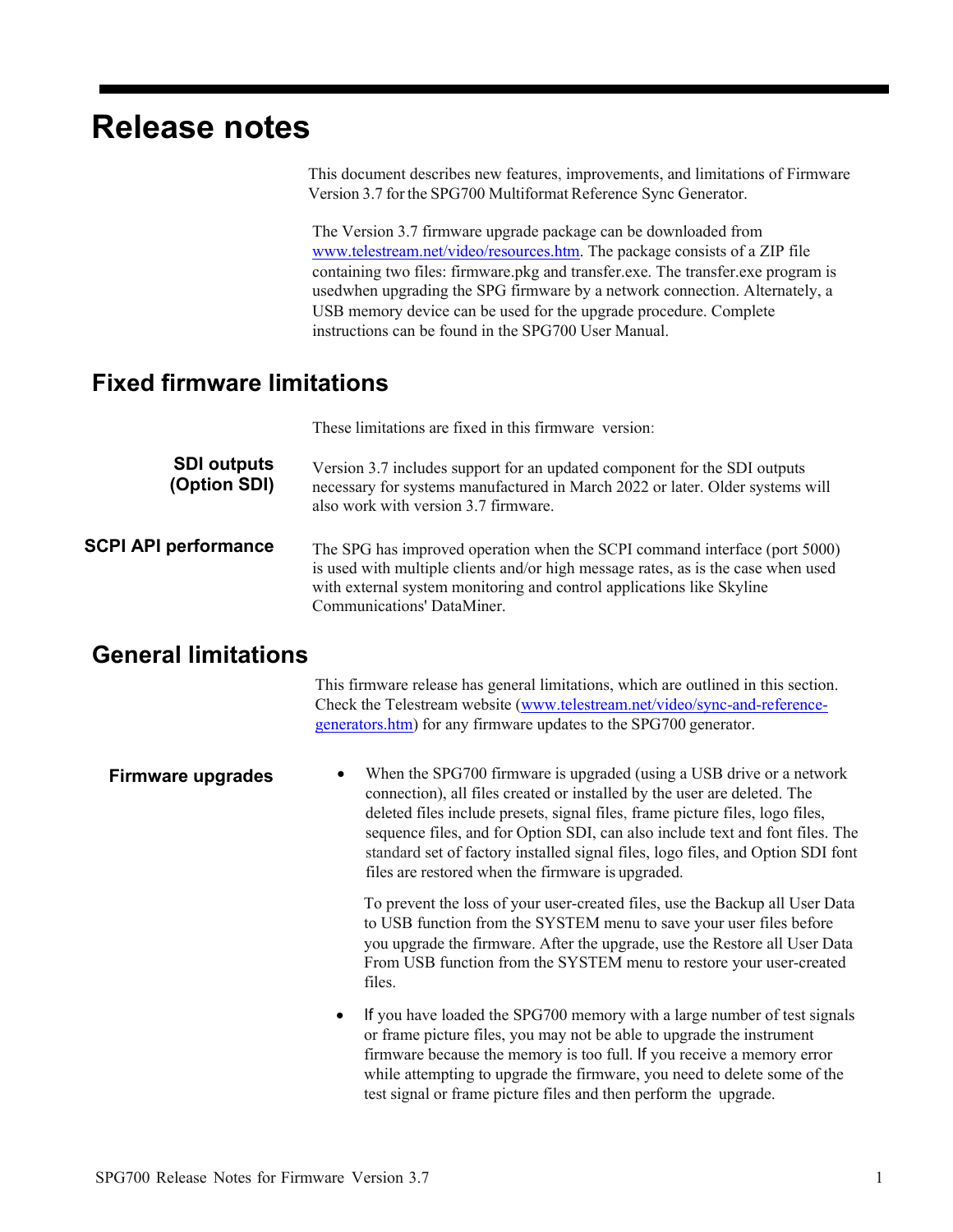| Clear the cache on the browser after an update to the Instrument code. This |
|-----------------------------------------------------------------------------|
| is necessary to get the new features on the Web Interface.                  |

#### **Network configuration using Manual mode**

A network connectivity problem may occur when using Manual mode to configure the instrument IP address or subnet mask settings and the instrument is communicating across network boundaries. The problem does not occur when using DHCP mode to configure the network settings.

If your instrument is configured for Manual mode, use the following steps to work around this problem:

- 1. Configure the instrument IP address or subnet mask settings using Manual mode.
- *2.* After configuring the IP address orsubnet mask, perform one of the following:
	- o Change the network gateway address to a valid value.
	- If the network gateway address is already correct, toggle the gateway address. For example, change the gateway address to someother (incorrect) address, apply the change, and then change the gateway address back to the correct value.

If there is an active alert condition (for example, reference input missing) while the STATUS: ALERT menu is displayed, the alert message(s) will not automatically change if the alert condition is cleared. To view any changes to the alert messages, you must change to another menu, then return to the STATUS : ALERT menu.

**Alert messages** If there is an active alert condition (for example, reference input missing) while the STATUS: ALERT menu is displayed, the alert message(s) will not automatically change if the alert condition is cleared. To view any changes to the alert messages, you must change to another menu, then return to the STATUS : ALERT menu.

#### **Resetting an output Signal** A signal output interruption or synchronization shock may occur when the instrument rereads or resets signal data, such as format changing, preset recall, or signal-button assignment.

**Incorrect CW reference signal** If an NTSC or PAL signal is connected to the REF input when the reference source is set to CW, the video timing of all SPG700 outputs will be unstable. To resolve this problem, use the REFERENCE: SOURCE menu to select the signal type that matches the reference input signal. Some performance issues have been observed when the SPG700 Web Interface is used with Internet Explorer 8. We recommend using a newer browser.

> Clear the cache on the browser after an update to the Instrument code. This is necessary to get the new features on the Web Interface.

In some instances, the Web Interface will not recover well from a power cycle on the instrument. If this occurs, close the Web Interface windows, cycle the power on the SPG, then clear the cache before restarting the Web Interface.

We recommend that only a single external client use the SCPI command interface on TCP port 5000 at any time.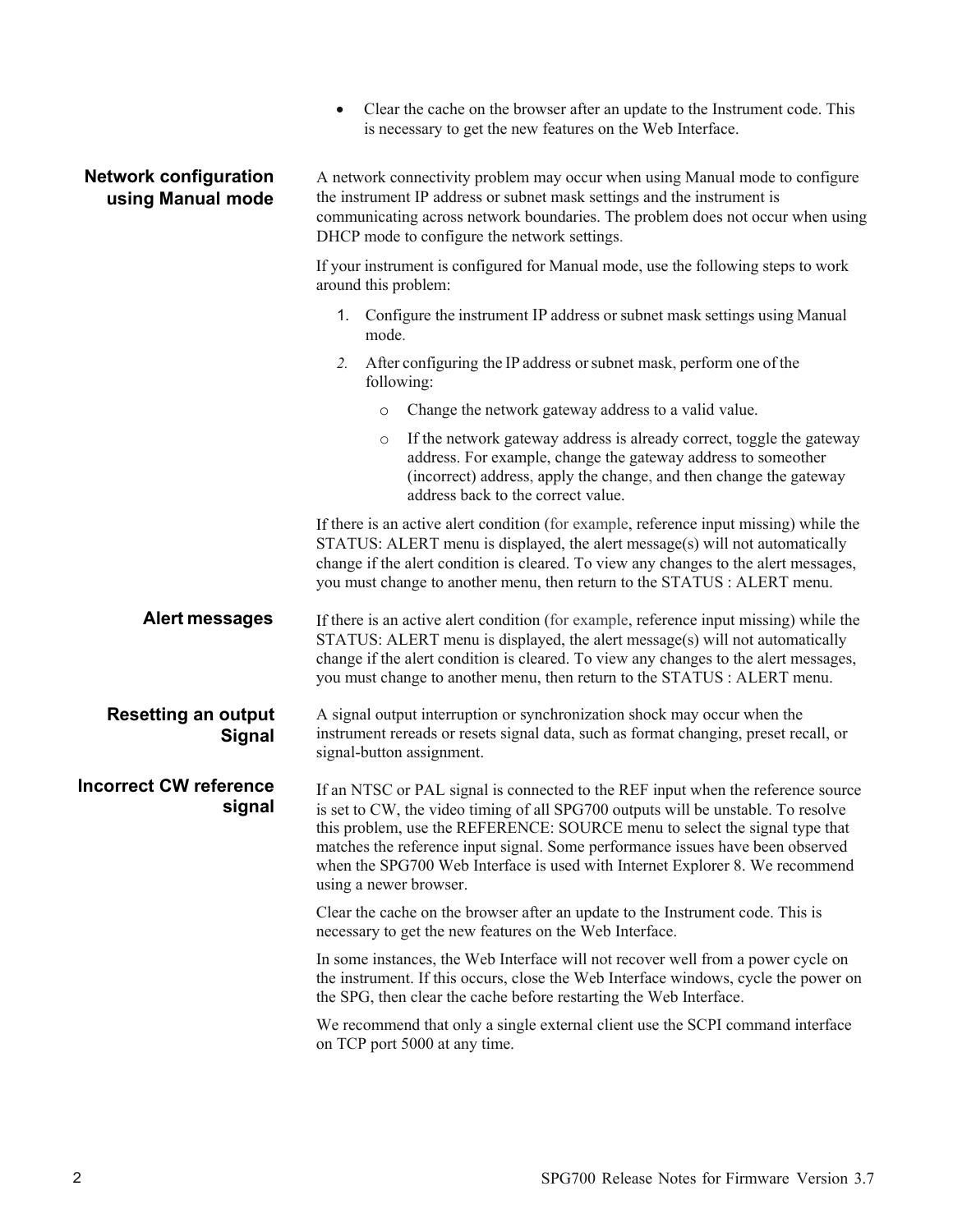| Time of day changes for<br>timecode outputs               | When the time of day changes, such as when scheduled Daylight Savings adjustments<br>are made or when the internal time is set from the front panel, therecan be a delay<br>before that change is reflected on timecode outputs.                                                                                                                                                                                                                                                                                  |
|-----------------------------------------------------------|-------------------------------------------------------------------------------------------------------------------------------------------------------------------------------------------------------------------------------------------------------------------------------------------------------------------------------------------------------------------------------------------------------------------------------------------------------------------------------------------------------------------|
|                                                           | This delay may be a small number of frames (fraction of a second) when all<br>timecode output formats are based on the same clock rate (for example, NTSC<br>black burst and 1080i 59.94 HD tri-level on black outputs in addition to 30 fps<br>drop-frame on LTC outputs), or up to several seconds when timecode formats<br>based on different clock rates are used (for example, 29.97 fps and 24 fps on<br>different outputs).                                                                                |
| <b>Daylight Savings Time</b><br>(DST) scheduler<br>system | The DST scheduler system applies the DST offset even if the Time of Day (TOD)<br>source is set to VITC Input or LTC Input and the SMPTE309 mode is set to<br>Ignore or Use as Input. In these cases, the offset is applied whether or not a valid<br>VITC or LTC Input signal is available. For proper DST scheduling, you need to<br>ensure that the instrument has valid time information and manually enter the<br>correct time of day if the system is not synchronized to an accurate time of day<br>source. |
|                                                           | When the TOD source is set to GPS signal and the GPS is not locked to the input<br>signal, the DST scheduler system will apply the DST offset when the internal<br>real-time clock (which is subject to slight drift) reaches the time scheduled for<br>the DST offset to be applied or removed. Ensure that the GPS is locked and that<br>the system time of day is correct before turning on the DST scheduler system.                                                                                          |
|                                                           | The manual time of day setting is not automatically reapplied when the<br>instrument power is cycled. If the instrument powers up in with the Time of Day<br>source set to Internal mode, the time of day will be acquired from the internal,<br>real-time clock in the instrument. Check the system time of day and adjust as<br>needed to ensure that it is correct before the next transition of the DST scheduler<br>when the Time of Day source is set to Internal mode.                                     |
| <b>Option SDI</b>                                         | <b>SDI equalizer test signal</b> : PerSMPTERP198for HD-SDI, a polarity change<br>word is used to ensure equal probabilities of the DC bias for the equalizer test<br>pattern. However, some SDI formats still exhibit an unequal bias. Enabling a<br>dynamic bit stream in the output signal, such as embedded audio or timecode<br>data, will result in both DC levels appearing in the output signal.                                                                                                           |
|                                                           | <b>Test signal files:</b> The Option SDI signals use file-based test signal definitions.<br>If you modify a signal file from the factory version, unpredictable results may<br>occur. To recover from this situation, reload the factory version of the signal file<br>from the Telestream website (www.telestream.net/video/sync-and-reference-<br>generators.htm).                                                                                                                                              |
|                                                           | <b>Multi-language support:</b> Languages that require combined glyphs in order to<br>be represented may not be correctly rendered in the Text ID display on SDI<br>signals.                                                                                                                                                                                                                                                                                                                                       |
|                                                           | Multi-burst signal motion: Do not set a Multi-burst signal in motion on SDI<br>signals. Otherwise, a corrupted signal will be generated.                                                                                                                                                                                                                                                                                                                                                                          |
|                                                           | Overlay and zone plate circles not round: For SD 525 and 625 signal<br>formats, the overlay and zone plate circles are not perfectly round.                                                                                                                                                                                                                                                                                                                                                                       |